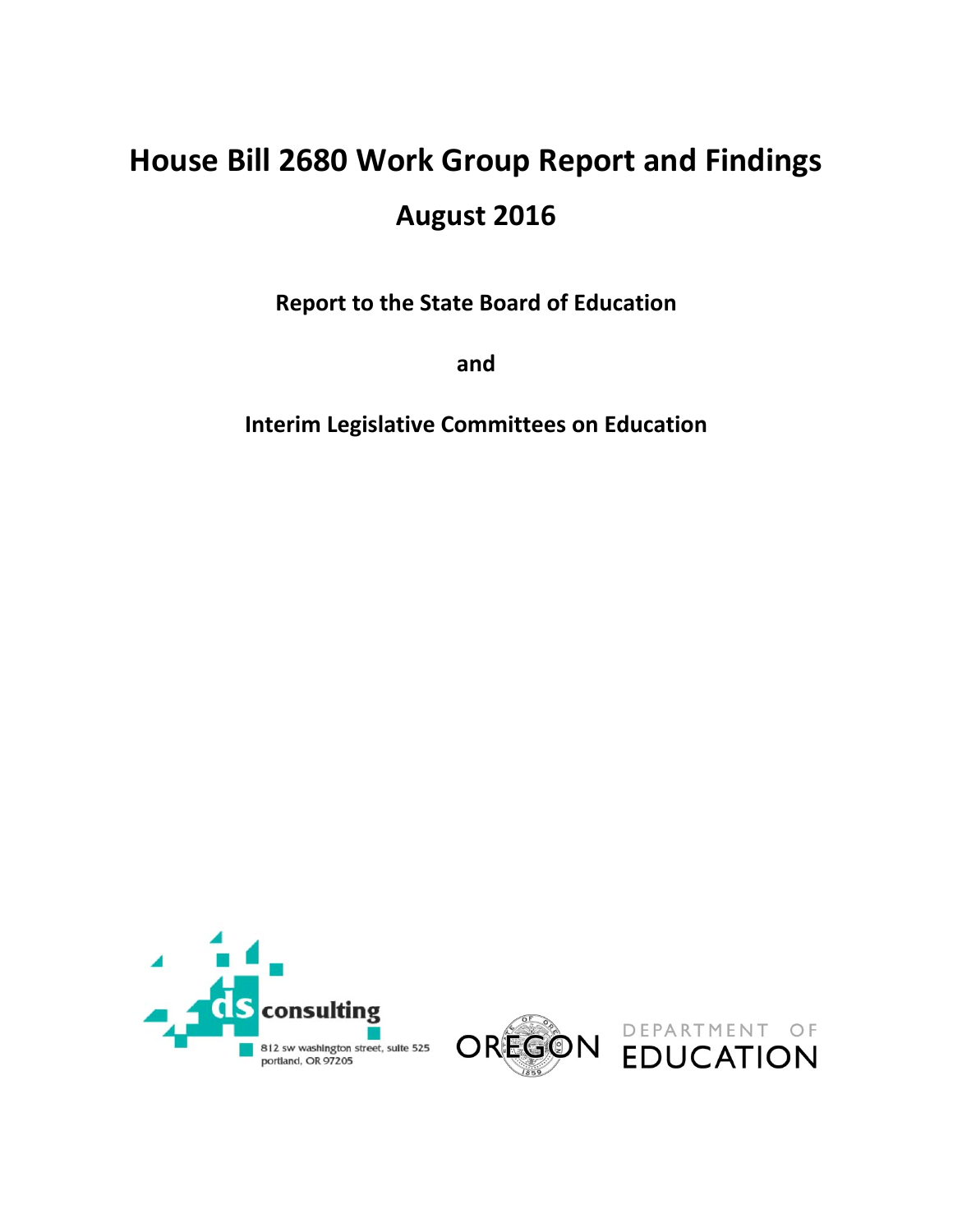#### **House Bill 2680 Work Group Members**

| Morgan Allen, Oregon School Boards<br>Association             | Candace Pelt, Newberg School District                  |
|---------------------------------------------------------------|--------------------------------------------------------|
| Mary Anderson, Portland Public Schools                        | Jim Popham, University of California Los Angeles       |
| Todd Bloomquist, Grants Pass School District                  | Chad Putnam, Coos Bay School District                  |
| Pat Burk, Portland State University                           | David Putnam, Tigard-Tualatin School District          |
| Parasa Chanramy, Stand for Children                           | Mark Redmond, Malheur ESD                              |
| Debbie Connolly, Southern Oregon ESD                          | Bill Rhoades, West Linn-Wilsonville School District    |
| Laurie Dougherty, Seaside School District                     | Collin Robinson, Oregon Parent Teachers<br>Association |
| Colt Gill, Bethel School District                             | Mary Alice Russell, McMinnville School District        |
| Lisa Kane, Portland Public Schools                            | Andrea Shunk, Oregon Education Association             |
| LeeAnn Larsen, Beaverton School District                      | Dev Sinha, University of Oregon                        |
| Michael Lindblad, Gresham School District                     | Susanna Steeg, George Fox University                   |
| Diane Mattison-Nottage, Springfield Public<br>Schools         | Chuck Tomac, Oregon Continuous Improvement<br>Network  |
| Sandi McLary, Oregon Continuous<br><b>Improvement Network</b> | Dave Vanloo, Bend LaPine School District               |
| Susan McLain, Oregon State Legislature                        | Mariko Walsh, St. Paul School District                 |
| Colleen Mileham, Oregon Education<br>Association              | David Williams, Beaverton School District              |
| Jane Osborne, Hood River School District                      | Maureen Wolf, Tigard-Tualatin School District          |

This document was formally adopted by the House Bill 2680 work group on August 24, 2016 and is available for download  **from the Oregon Department of Education's Web site at http://www.ode.state.or.us/search/page/?id=5572.**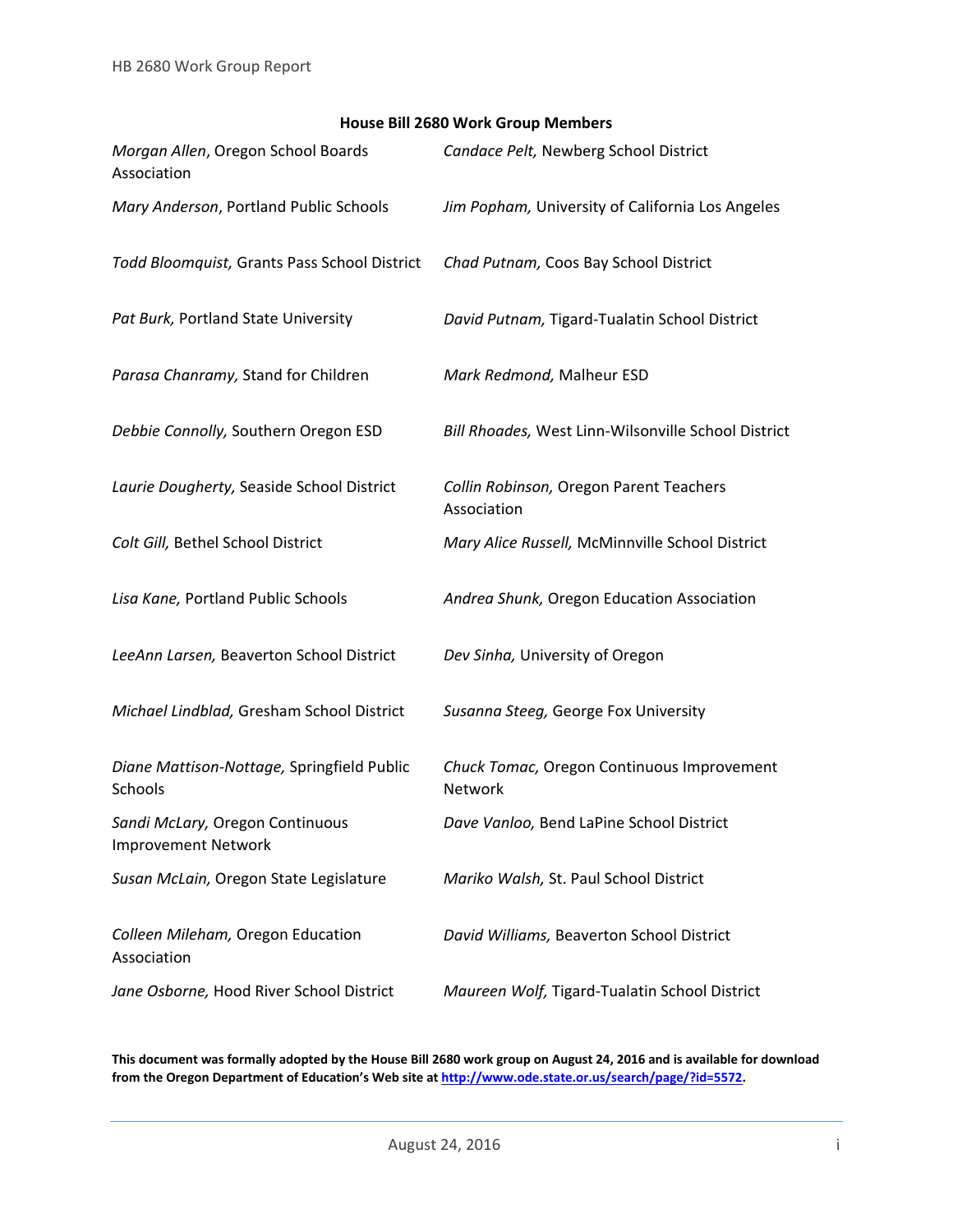# Table of Contents

| Recommendations to the Interim Legislative Committees on Education and State Board of Education11 |
|---------------------------------------------------------------------------------------------------|
|                                                                                                   |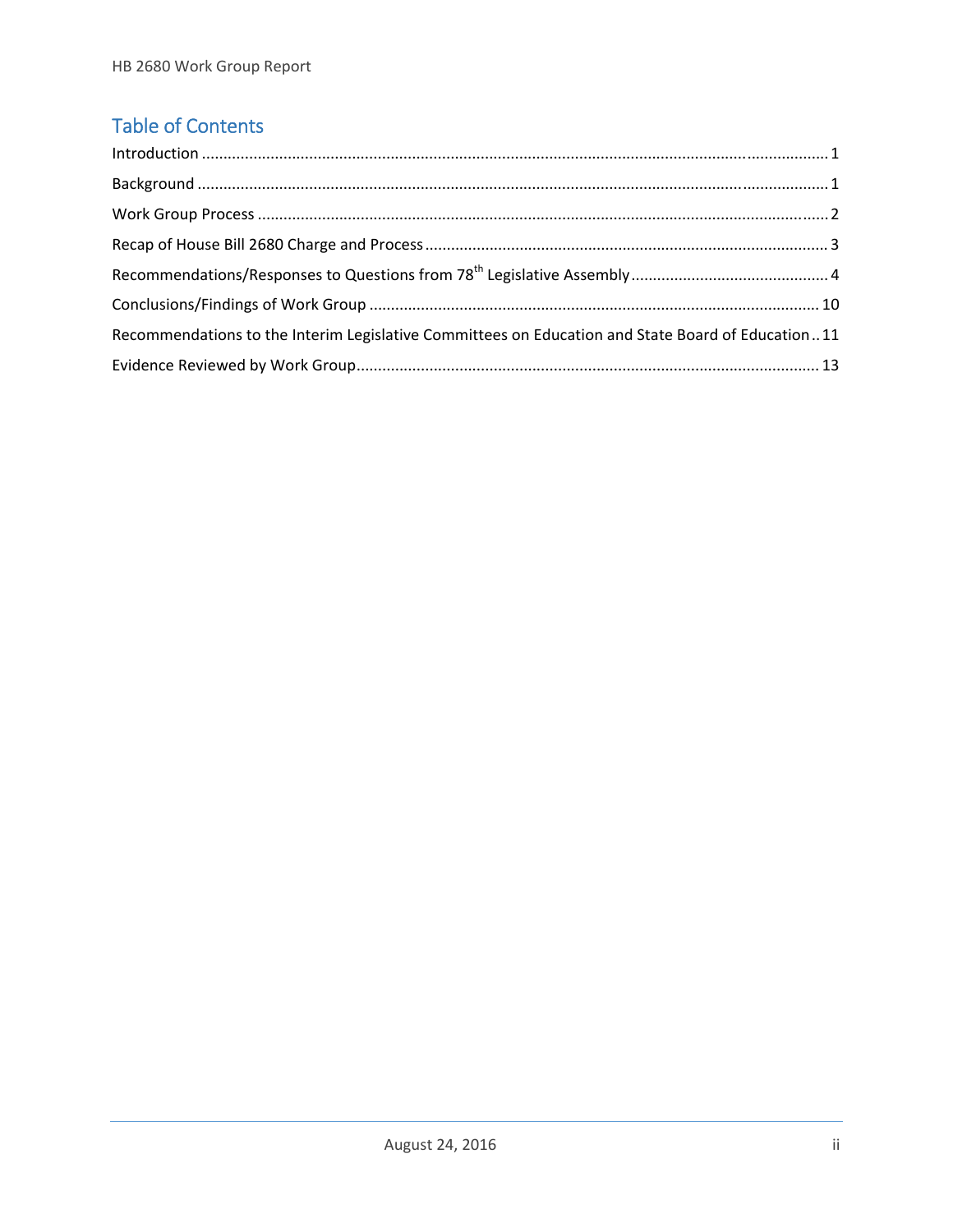# **Introduction**

 The 2015 Oregon Legislature directed the Superintendent of Public Instruction to convene a work group to determine how to implement the results of the statewide summative assessment developed by a multi‐state consortium. The work group, comprised of stakeholders interested in education, met four times to review evidence provided by the Oregon Department of Education, draw connections from that evidence, and make recommendations to the Interim Legislative Committees on Education and State Board of Education. This report details the group's process, findings, and recommendations. The report was drafted by the impartial facilitation team from DS Consulting on behalf of the House Bill (HB) 2680 Work Group.

# **Background**

 Oregon, like many other states around the country, has been conducting statewide summative assessments of students and reporting on the information to schools and the public for decades. During the 2014‐15 school year, the Oregon Department of Education switched the test it was using to a new assessment, Smarter Balanced, developed by a multi‐state consortium of experts, which included ODE staff as well as Oregon teachers, higher education faculty and administrators in the field of educational assessments. During that same year, the legislature passed HB 2680 which stated as follows:

 Section 1. (1) The results of a statewide summative assessment developed by a multi‐state consortium and administered during the 2014‐15 school year may not be used to establish summative ratings of schools or to make summative evaluations of teachers or administrators.

 (2) The Superintendent of Public Instruction shall convene a work group to determine how to implement the results of a statewide summative assessment developed by a multi‐state consortium. The work group shall:

 (a) Review the results of the assessment administered during the 2014‐15 school year; and:

 (A) Evaluate whether the assessment accurately measures student learning;

(B) Analyze student learning gaps; and

 (C) Identify adjustments in instruction necessary to address student learning gaps.

 (b) Issue findings and make recommendations for legislation in a report submitted to the State Board of Education and to the interim committees of the Legislative Assembly related to education.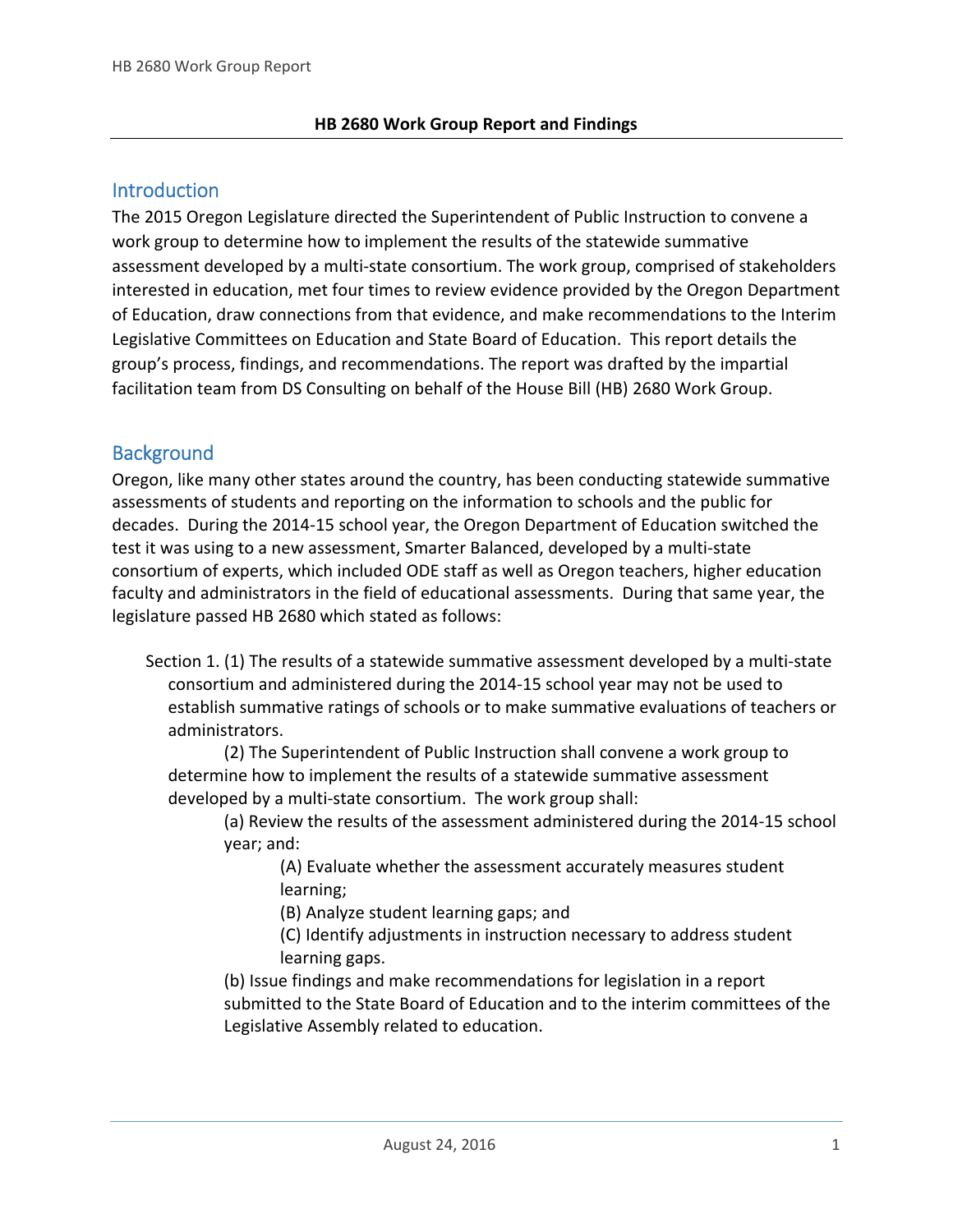As directed, the Superintendent of Public Instruction convened a work group of interested and expert individuals and provided the work group with information, reports and additional study to answer the questions posed by legislators. In addition, an impartial, professional facilitator was brought in to help the work group discuss and draw conclusions. The facilitator also provided summaries of the second through fourth work group sessions (see Exhibit numbers 10a, 12a and 13a).

 This report is the summary of that entire effort, drafted by the facilitator with significant input by and approval of the Work Group.

# Work Group Process

 To achieve its task, ODE convened a group of stakeholders, representing the perspectives of the following roles and organizations:

- Classroom teachers
- Instructional coaches Network
- 
- Higher education faculty and  **Oregon Education Association**
- Classroom teachers  **Classroom teachers •** Oregon Continuous Improvement
- School and district administrators Oregon School Boards Association Oregon School Boards Association
	- **Oregon Education Association**
	- administrators Oregon Parent Teacher Association
		- Stand for Children
		- Oregon Legislature

The Work Group met four times in 2016: January 15<sup>th</sup>, March 18<sup>th</sup>, June 10<sup>th</sup> and June 27<sup>th</sup> to learn about, discuss, and then make recommendations about the following topics:

- The purpose and design of the Smarter Balanced summative assessment;
- Oregon's involvement with and on the Smarter Balanced multi‐state consortium;
- How Smarter Balanced assesses academic standards in math and English language arts (ELA), in this case, the Common Core State Standards;
- How the assessment was administered to students, including different accessibility features available for students with disabilities, English Learners, and students with other individualized needs to meaningfully access and engage with the summative tests (this component was referred to as "match to students");
- How the use of the summative assessments could be enhanced via a balanced assessment system;
- How the assessment results are analyzed, discussed, and used by educators at the school and district level;
- What the 2014‐15 statewide Smarter Balanced summative assessment results "might say" about student learning gaps; and
- With the assistance of Education Northwest, what a specific panel of principals and teachers from schools participating in a descriptive study had to say about the local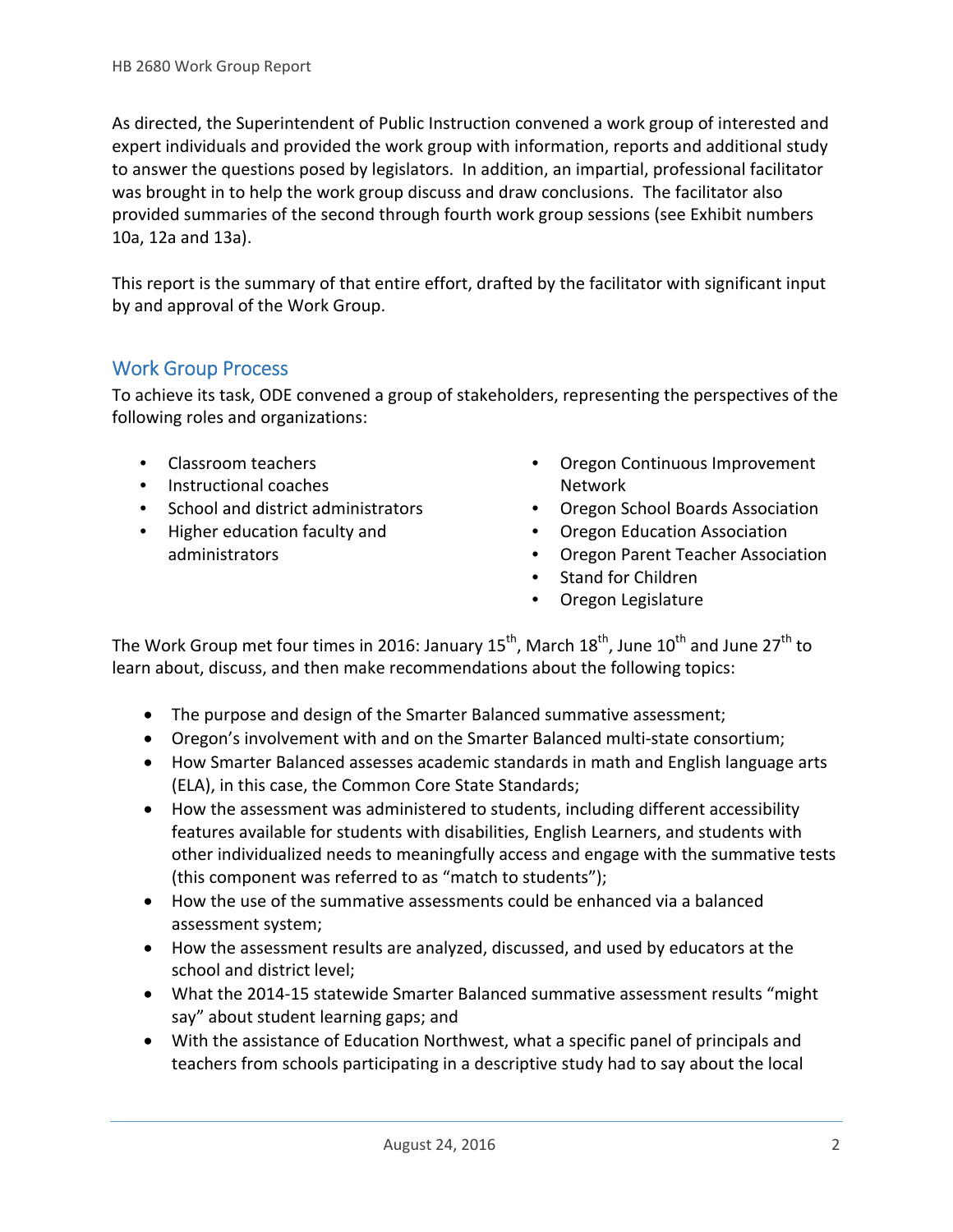conditions present in their schools with regards to instruction, leadership, assessment, professional learning, collaboration, and teaching and learning conditions that contributed to higher than expected levels of student achievement on the 2014‐15 summative assessments. Moreover, the Work Group also reviewed teacher survey results from participating schools.

# Recap of House Bill 2680 Charge and Process

 As noted above, the Work Group was comprised of a variety of stakeholders representing Oregon's education system and a wide blend of perspectives. Below are the Work Group's charges and a summary of what work group members achieved at each meeting related to that charge:

# **Charge 1: Evaluate whether the assessment accurately measures student learning:**

 At Meeting 1, the Work Group discussed the alignment between the summative assessments and the Oregon Common Core State Standards, including how the assessments cover the depth and breadth of the Common Core ("match to standards").

 At Meeting 2, the Work Group learned about and discussed what features or qualities of the summative assessments have been employed to maximize accuracy of results for each student ("match to students").

### **Charge 2: Analyze student learning gaps:**

 At Meeting 2, the Work Group discussed student learning gaps and defined these as both gaps in learning for groups of students, as well as achievement gaps between student groups.

 At Meeting 3, the Work Group explored how the summative assessment results could be used to:

- identify both types of learning gaps;
- evaluate the statewide 2014-2015 assessment results in regards to learning gaps between student groups;

 The work group also discussed the available results of the descriptive study to see what it told the group about how schools view and work to address gaps in learning for groups of students.

### **Charge 3: Identify adjustments in instruction necessary to address student learning gaps.**

 At Meeting 3 the Work Group reviewed available results of the descriptive study conducted by Education Northwest and discussed what it told them about how six Oregon schools use types of assessment data—formative, interim, and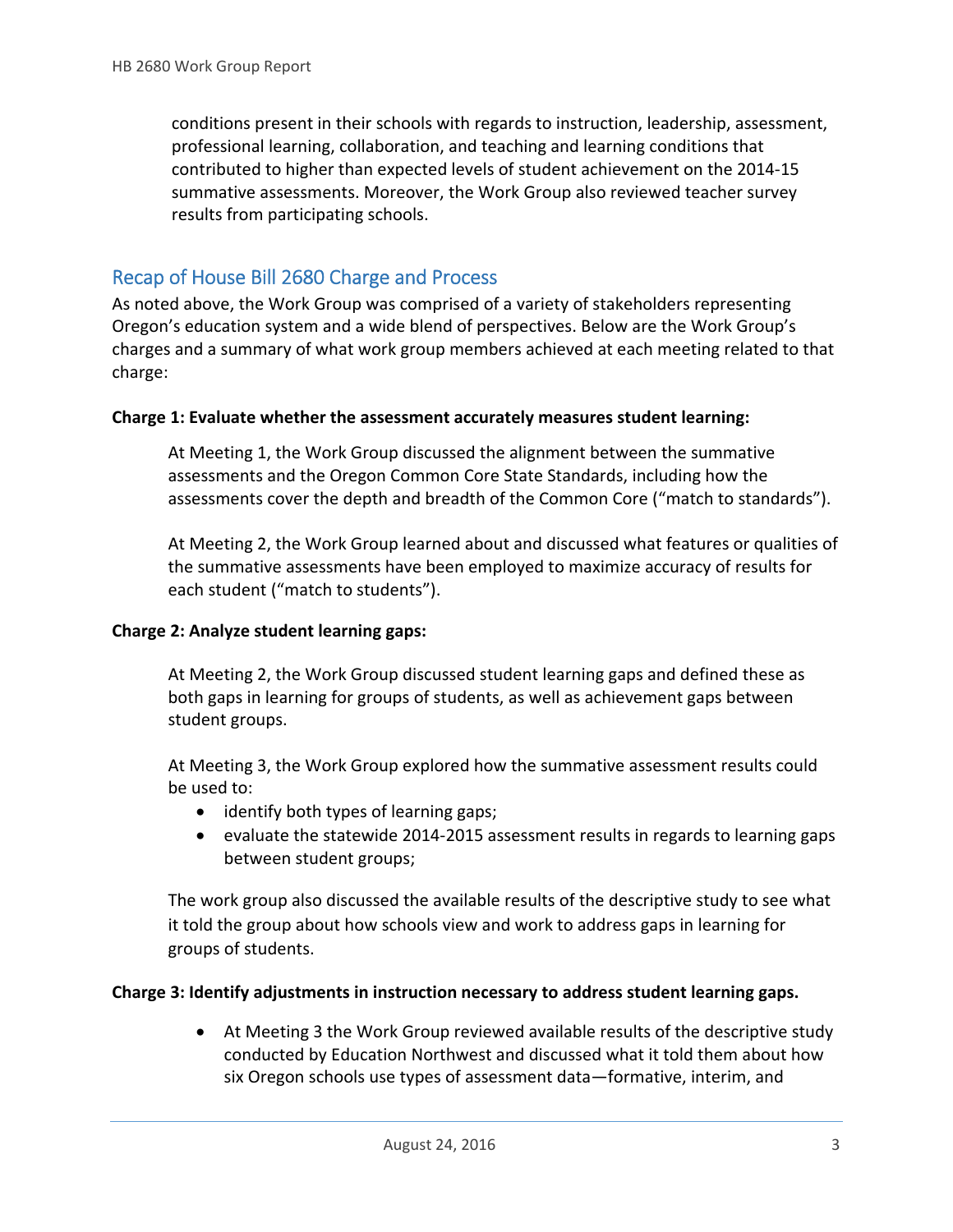summative—to improve student outcomes along with additional information to identify adjustments in instruction to address student learning gaps.

 At Meeting 4, the Work Group continued to reflect on the information presented at Meetings 1, 2, and 3 to explore the extent to which summative assessment data can and should be used to identify adjustments in instruction to address student learning gaps.

 In preparation for meetings, the Work Group reviewed sixty‐one documents or reports as evidence to support their discussions and responses (see pages 14‐16 of this report for the list of evidence they reviewed). The actual documents, more than 1000 pages of exhibits, are available for review by interested members of the State Board, Legislature, and public. They may be accessed at http://www.ode.state.or.us/search/page/?id=5572.

# Recommendations/Responses to Questions from 78<sup>th</sup> Legislative Assembly

### **1. Does the statewide summative assessment accurately measure student learning?**

 When used in conjunction with other data points, the Smarter Balanced summative assessments have the <u>potential</u> to accurately measure proficiency of student groups in the areas tested. The Smarter Balanced assessments help measure depth of knowledge on math and English language arts Common Core State Standards in a way that previous summative assessments have not. Features or qualities of the summative assessments that maximize accuracy of results for all students include accessibility and accountability improvements; for example, the Smarter Balanced summative assessments have adaptive tests that can be matched to each student's individual needs.

 In addition, the Work Group members believe that the Smarter Balanced Assessments could accurately measure student proficiency in grade level standards when the following conditions are in place:

1) technology: equal connectivity, hardware, level playing field, familiarity, and well-developed application;

2) test administration: accessible and on a level playing field; all test administrators proficient in the test administration manual; all students given equitable access to accessibility supports and accommodations; and

3) acknowledgement of limitations: uncontrollable variables, such as student social/emotional well‐being, absences, school schedules, etc., should be acknowledged and accounted for as best possible in decision processes.

 However, the Work Group felt strongly that one year of data is not enough for the group, or the state, to draw any clear conclusions. In addition, because the assessment is administered on computers, many felt that some students, especially younger students, need time to learn the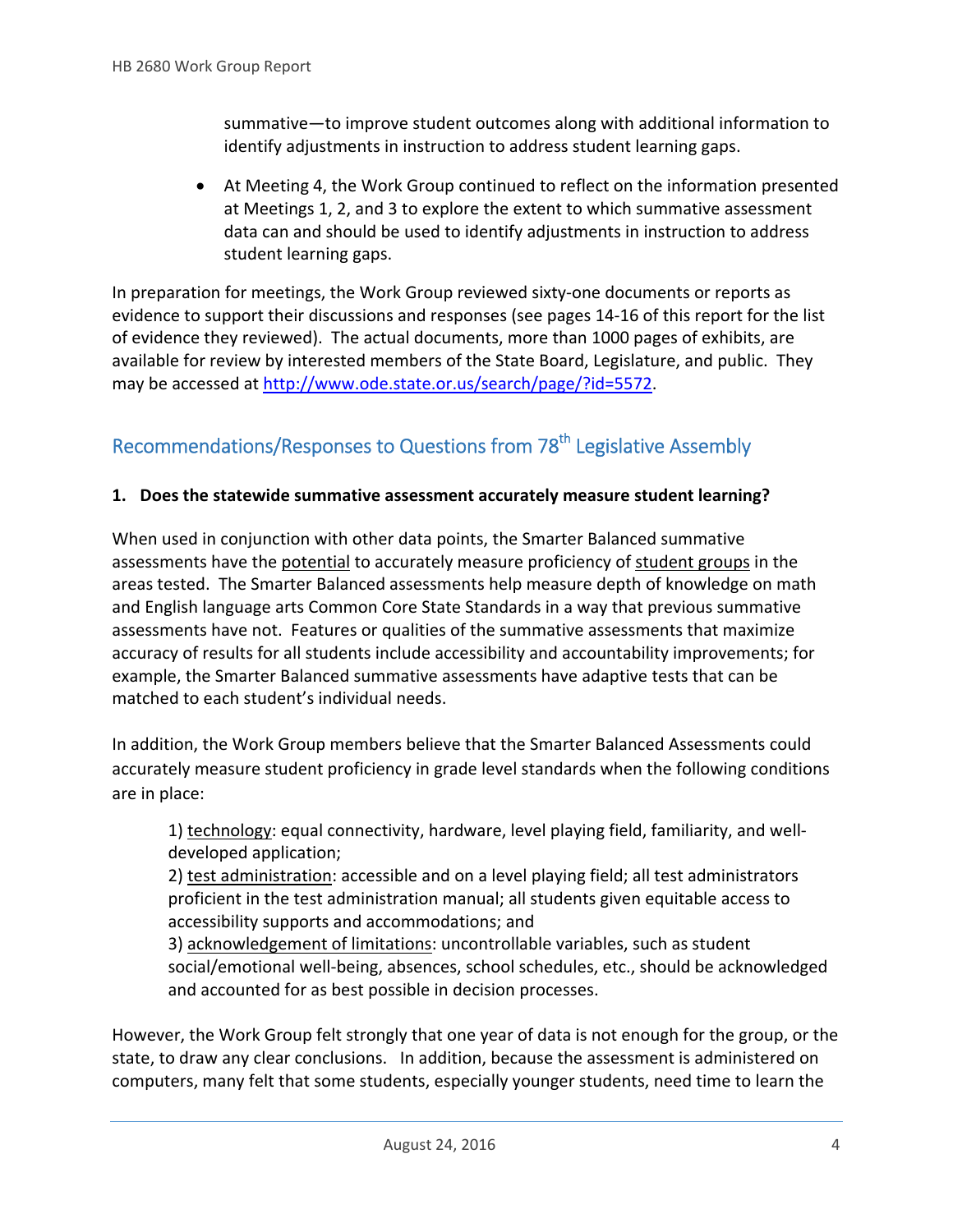mechanics of HOW to take the test before making a determination about the accuracy of what is measured. Further, the effectiveness of the Smarter Balanced accessibility resources, and the extent to which teachers use these tools to address student access needs, requires additional study.

 With that caveat, the Work Group did believe that the Smarter Balanced summative assessments of ELA and math appear to align well with the Common Core State Standards and can provide one piece of data to help determine students' knowledge of the standards. When classroom instruction is aligned specifically to the standards, then the assessment appears to be an accurate measure of knowledge related to those standards. However, because we do not have data or evidence to show that all classroom instruction is aligned to the standards, the Work Group felt that it could not definitively say that the Smarter Balanced summative assessments, on their own, accurately measure <u>all</u> of student learning.

 $\triangleright$  The Work Group believes that when used in conjunction with other data points, the Smarter Balanced assessment has the <u>potential</u> to accurately measure gradelevel proficiency of student groups in the areas tested (English Language Arts and Math).

# **2. Are there gaps in student learning?**

At meeting 2, the Work Group defined gaps in student learning as:

- 1) gaps in learning for groups of students; and
- 2) achievement gaps between student groups.

 The first definition refers to gaps relative to grade level learning (standards); in other words, the test is telling us something about where students are in their learning relative to grade level standards. The second definition reflects the more traditional achievement gap perspective, comparing gaps in learning between student groups. The Work Group believes that the statewide summative assessment provides the opportunity to identify and analyze both gaps in learning for groups of students and achievement gaps between student groups. They agreed that a good summative assessment, including Smarter Balanced, can identify achievement gaps between student groups. Gaps in student learning relative to grade level standards, as well as a difference between distinctive student groups (i.e. traditional achievement gaps and opportunity gaps) should be further analyzed. The group felt that more analysis should be done to assess gaps between student groups such as females and males, race/ethnicity, English Learners (EL) and non‐EL, low and high socio‐economic status, and special education and non‐ special education.

 The Work Group also believes that a balanced assessment system should pair the summative assessment with additional diagnostic tools to identify gaps in learning for individual students. Formative and interim assessments (see below for more information on these two types of assessments) chosen, designed and implemented at the local district level, that are aligned to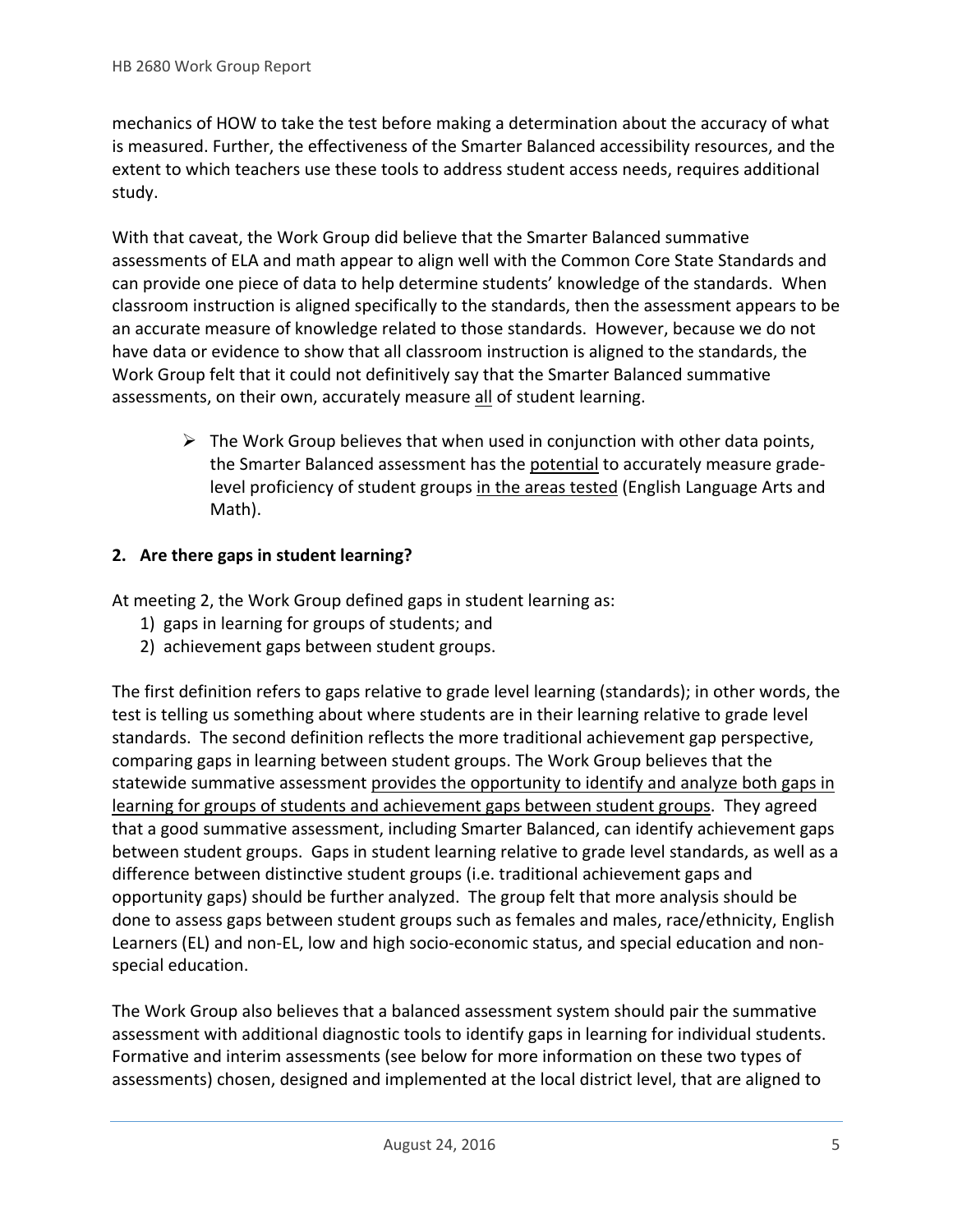the standards and the statewide summative assessment, are tools needed to support a balanced system of assessments in Oregon.

 $\triangleright$  The Work Group believes the Smarter Balanced summative assessments have the potential to help identify system, program, and resource shifts needed to address gaps for student groups. However, given the limited data set from one year of administration of the Smarter Balanced summative assessment, the Work Group believes that the 2014‐15 state assessment results do NOT provide enough information to make specific recommendations about 'gaps in student learning' with enough certainty at this time. Along with data from at least one more year, additional diagnostic tools are needed (and suggested below).

 Also, for future exploration, which is outside of the scope of HB 2680, the Work Group felt that a review of the gap in standards implementation would be an important next step for the State to take and the legislature to fund.

# 3. If there are identified gaps in student learning, what adjustments in instruction are **needed?**

 The Work Group is unable to answer this question because they believe the Smarter Balanced summative assessment is insufficient for making judgments that would support adjustments to instruction during the academic school year. As a summative assessment, the Smarter Balanced assessment is designed to be administered only after students have received a certain threshold of instruction. Since the Smarter Balanced assessment is administered in the spring and the results of the Smarter Balanced assessment are therefore not available until later in the year, it makes it difficult for teachers to use that information to adjust their instruction for individual students during that school year; however, the results from the Smarter Balanced assessment can—for example—help inform instructional shifts and planning (e.g. developing instructional plans for a group of students who may need additional support over the summer in catching up on 3<sup>rd</sup> grade reading skills before entering 4<sup>th</sup> grade), professional learning, curriculum selection and modification of instruction for the following school year. The Smarter Balanced summative assessments are a tool. Taking the test does not reduce gaps, and the test does not identify gaps at the instructional level. The Work Group heard evidence from schools and districts that the results of the Smarter Balanced summative test can be a useful tool for resource allocation, enhancing professional learning, aligning standards and curriculum, and helping educators better understand information gleaned through interim and formative assessment tools. The results from the Smarter Balanced test can serve as a useful point of departure to investigate how to improve system level adjustments in teaching and learning conditions. To do so, the Work Group believes, it must be used in conjunction with other pieces of data.

 There are many additional factors that make the Smarter Balanced summative assessment unable to support adjustments to instruction for individual students during the school year,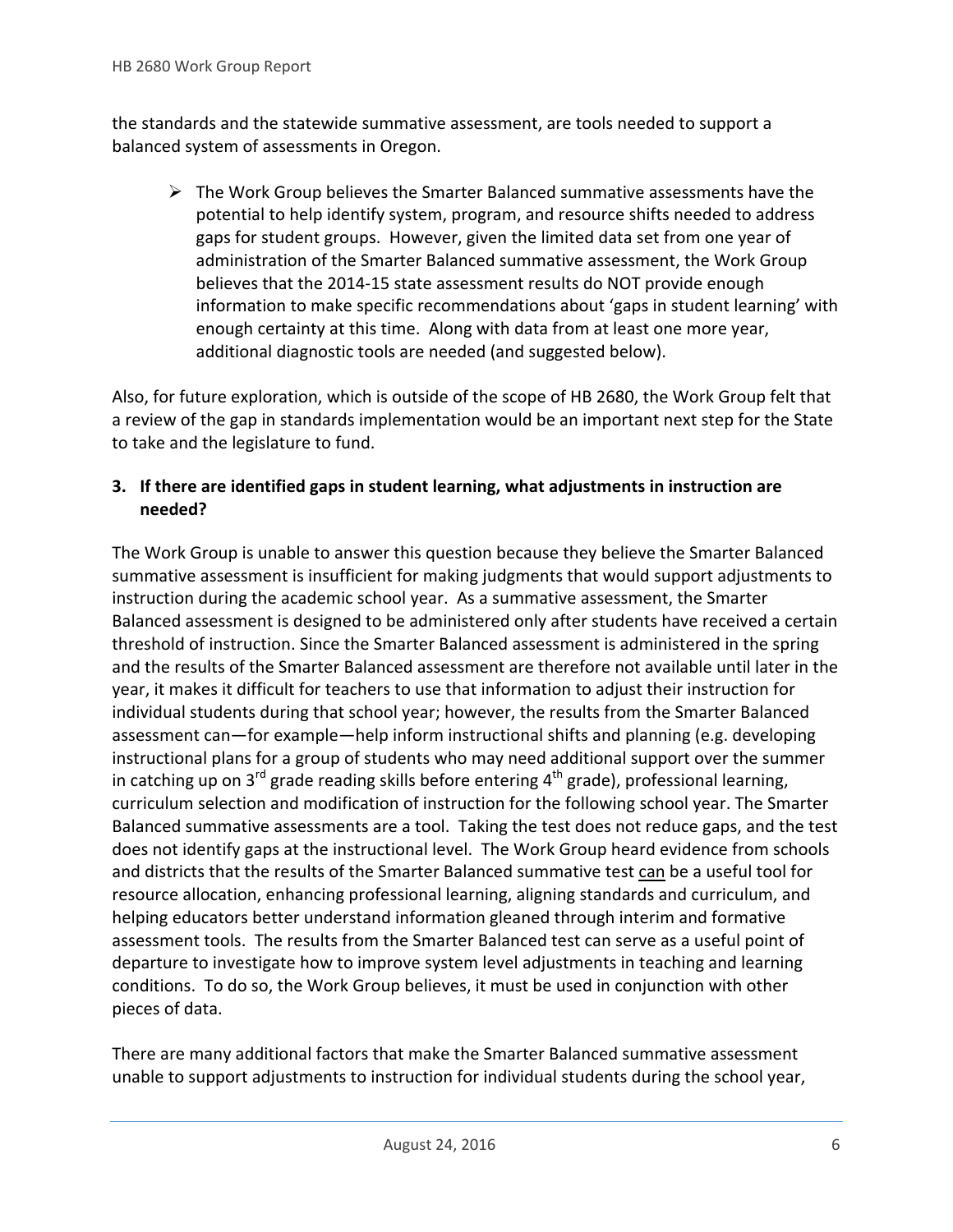such as margins of error and differences in infrastructure to support the administration of the assessment. Additionally, the Smarter Balanced summative assessments do not provide detailed information about student proficiency on specific standards; instead, they provide information on overall claims and targets that include several standards.

# **Smarter Balanced Assessment Claims**

 The Smarter Balanced Assessment is comprised of claims and targets that together can be used to make statements about student achievement.

 The claim is a broad statement that outlines the outcomes achieved with mastery of the standards within it. Within each claim are a variety of assessment targets that further clarify the knowledge and specific skills that cross over a cluster of standards.

### **English Language Arts**

 Claim #1‐ Reading Students can read closely and analytically to comprehend a range of increasingly complex literary and informational texts.

### Claim #2‐ Writing

 Students can produce effective and well‐grounded writing for a range of purposes and audiences.

#### Claim #3‐ Speaking and Listening

 Students can employ effective speaking and listening skills for a range of purposes and audiences.

#### Claim #4‐ Research

 Students can engage in research /inquiry to investigate topics and to analyze, integrate, and present information.

### **Mathematics**

 Claim #1‐ Concepts and Procedures Students can explain and apply mathematical concepts and interpret and carry out mathematical procedures with precision and fluency.

### Claim #2‐ Problem Solving

 Students can solve a range of complex well‐posed problems in pure and applied mathematics, making productive use of knowledge and problem solving strategies.

### Claim #3‐ Communicating Reasoning

 Students can clearly and precisely construct viable arguments to support their own reasoning and to critique the reasoning of others.

#### Claim #4‐ Modeling and Data Analysis

 Students can analyze complex, real‐world scenarios and can construct and use mathematical models to interpret and solve problems.

 At the group level, the aggregate data provided to a school gives an idea of how student groups within that school are performing at a claim level. However, while being an assessment generally credited for being well‐designed, especially compared with OAKS, as a standardized test at the end of the year it is limited in how it can inform instruction, especially for individual students.

 The Smarter Balanced summative test was designed to be a part of a balanced system of assessments. The Council of Chief State School Officers has stated:

A balanced assessment system helps answer the questions of: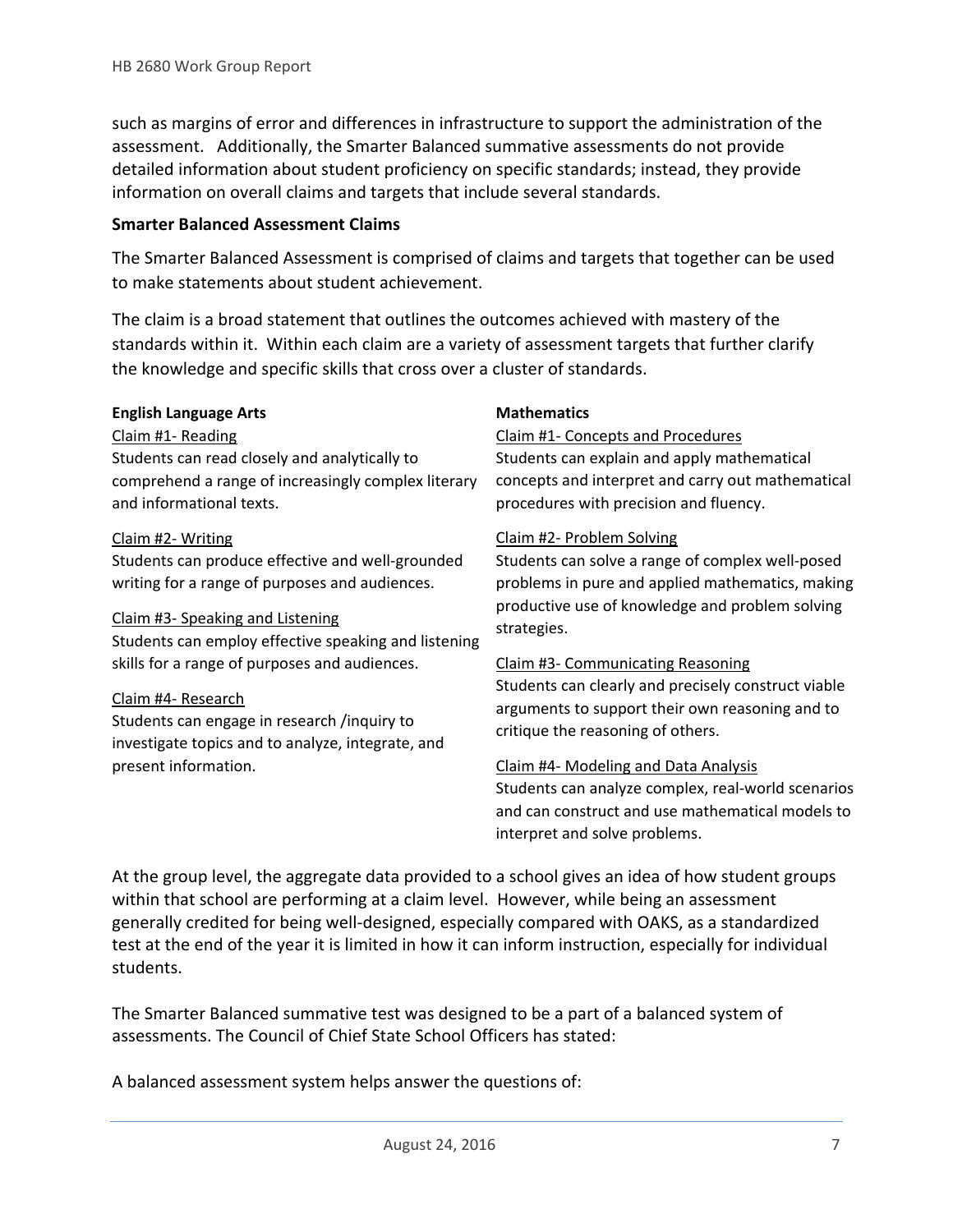- What happened?
- Strengths & weaknesses?
- Why?
- How can it be improved?

A balanced assessment system provides information at the following levels:

- State/National
- **•** School District
- School
- Classroom/Individual

A balanced assessment system includes:

- Summative tests
- Interim assessment measures
- Formative assessment process

 Oregon does not have a coordinated, balanced assessment system at this point and, instead, leaves interim and formative assessment completely to districts to manage individually. While some districts have implemented a more complete system of assessment which includes summative, interim, and formative assessments that are aligned to the standards, implementation is not consistent across the state. For example, some districts have interim and formative assessments that are aligned to the learning standards, and some do not. Using formative and interim assessments that are not aligned to the standards makes it challenging to accurately assess whether or not students have met specific learning standards—thus making it challenging to make necessary adjustments to instruction over the course of the year that will help students achieve the learning standards during the school year.

 The Smarter Balanced assessment was built by assessment experts who sought to cover the Common Core State Standards. Assessing the full range of student actions described by the standards, and in particular greater depth of knowledge, was the primary focus of development, and this may not necessarily correlate to or inform specific adjustments in instruction. The statewide summative assessments, by design, measure a number of quite broad curricular aims, and report students' mastery of those aims at a large grain‐size; that is, at a level so general as to often preclude targeted instruction. The report students, families, and educators receive on individual students does not provide specific enough information about what standards students are meeting, exceeding, or struggling with to inform specific instructional strategies to assist individual students. The Smarter Balanced assessment results cannot provide detailed enough, nor timely enough, information to teachers and students to inform instruction, because the test does not provide information at the standard level, only the claim or target level. As such, the Work Group believes it is important for legislators, educators, and the public to understand that one test alone cannot meet all of the purposes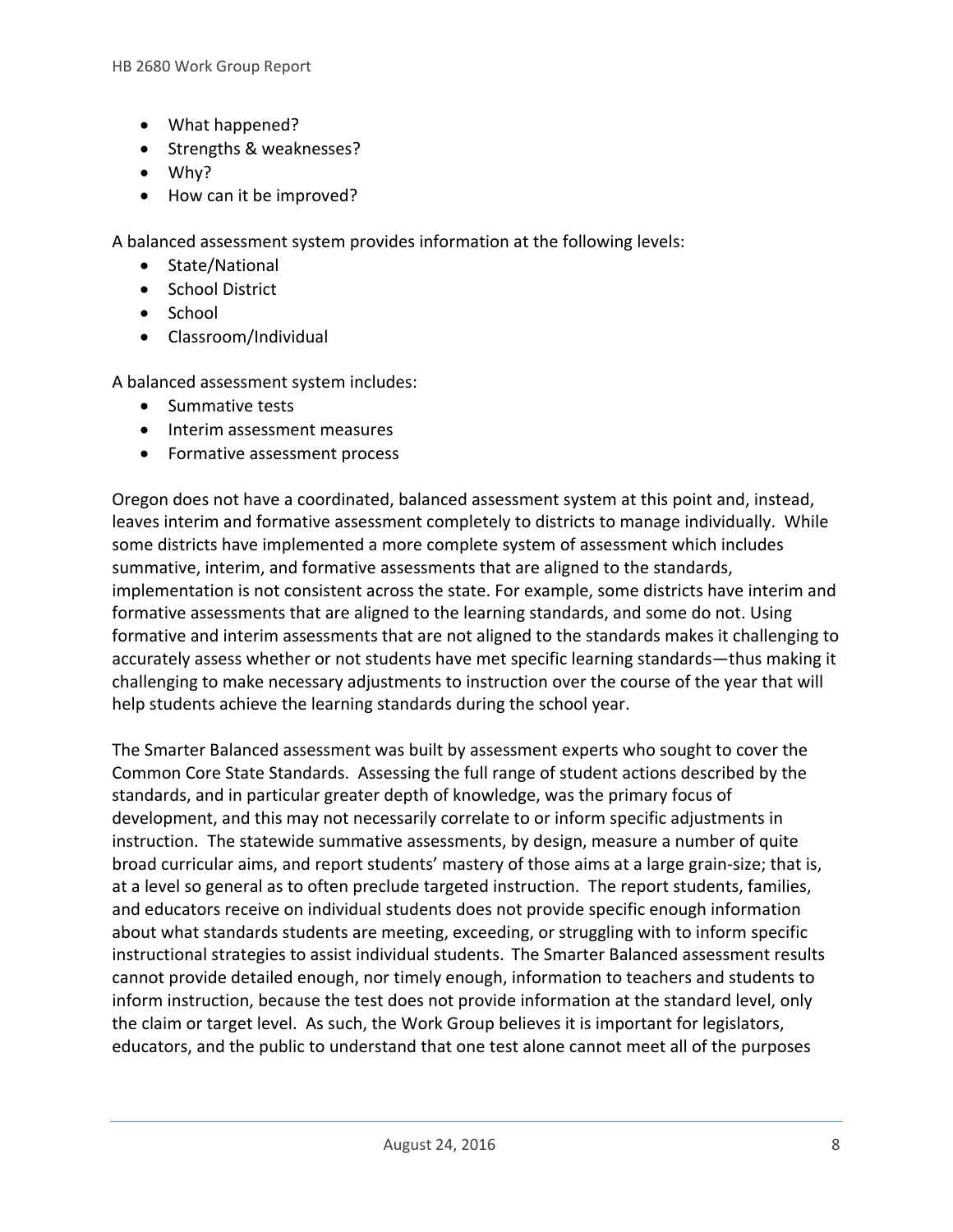that many may currently attach to their thinking about the Smarter Balanced summative assessment.

 In addition, given that the Smarter Balanced summative assessment is looking at gaps in learning across student groups, the Work Group believes that adjustments should be made at the system level (e.g. the school, district and statewide levels) in order to have an impact on the individual level of instruction. Many members of the Work Group believe that Oregon students deserve a balanced assessment system that includes the following elements: formative assessments used to support learning while the student is involved in instruction; interim inform instruction; and summative assessments to determine knowledge and skills acquired by groups of students over time. See below for recommendations that the Work Group believes could help to answer this question. assessments to periodically determine how groups of students are progressing and that can

 Work Group members also expressed that it will be important for the education system (from state to district to school to classroom) to increase assessment literacy at all levels so that educators may begin to integrate the information provided by the Smarter Balanced assessments and, over time, address changes to instruction. They felt there is a need for teacher professional development on using assessment information to inform instruction and systems to support teacher training. Teachers should have more meaningful roles in the assessment process; all teachers across the career continuum—from pre‐service through late career—need ongoing education and professional learning in how to use assessment information appropriately and how to select, design, and use high quality assessments to inform instruction and promote student learning and growth.

 In addition to educators, parents and community members also need easy‐to‐understand information about the different assessments, how to interpret results from different assessments, and how to use data from different assessments to inform their partnership with teachers and schools in helping more children succeed.

 If Oregon is hoping to improve instruction to support meaningful student learning, the Work Group believes there should be a review of the alignment of standards, curriculum, instruction and assessment, and the quality of teaching and learning in the state. Effective assessment provides teachers and other educators with specific information about student learning and growth in order to make necessary adjustments to instruction. Summative assessments should play a role, in addition to more points of data and tools that are needed for instructional adjustments to happen in the classroom. Some additional tools that work group members suggested include: high‐quality performance tasks at the local level; assessment professional learning opportunities for educators on the guiding principles of quality assessment, analyzing data, and using data to inform teaching; strengthening teacher preparation, induction and ongoing, deep professional learning; lessons learned from schools that increased student achievement; educator leadership opportunities for classroom teachers; using formative and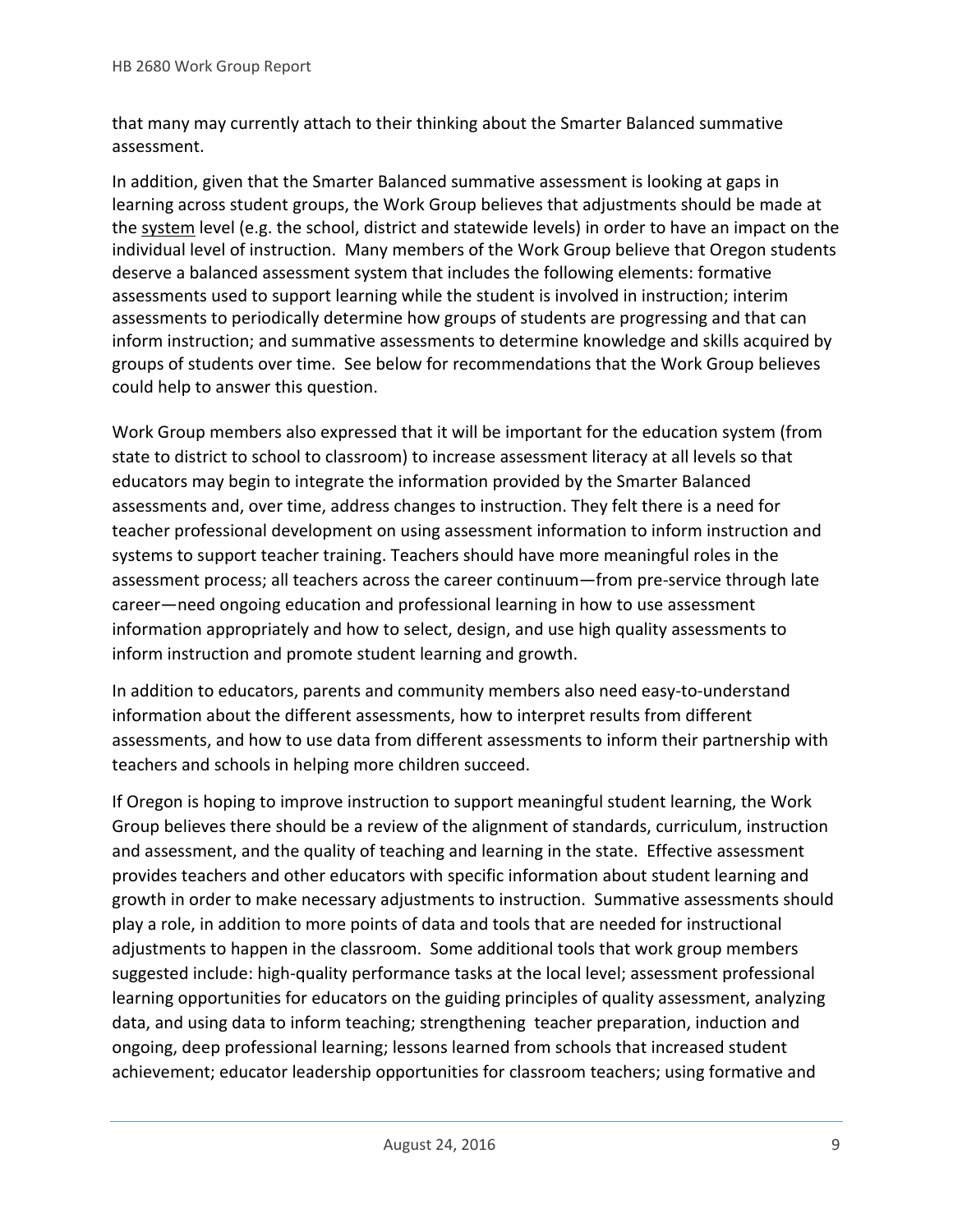interim assessments aligned to standards and the summative assessment; and providing professional learning opportunities on appropriate use of assessment tools, and the assessment accessibility supports for students. Another need Work Group members highlighted is investment in technology infrastructure so that administration barriers do not artificially influence the Smarter Balanced statewide assessment results.

 The Work Group believes that ODE and the State Board of Education should consider the time and cost benefits of preparing for and administering the statewide summative assessments based on the comprehensive nature of the assessments. Looking at Smarter Balanced, what are the benefits it offers for measuring system performance compared to the time it takes away from classroom instruction in order to complete the assessment and how could those benefits be increased? What are the costs, and how might they be minimized?

 In addition, ODE and the State Board of Education should give thoughtful consideration to the full number and type of assessments given to Oregon students at the state and local level in addition to the summative assessment.

# Conclusions/Findings of Work Group

 While the statewide summative assessment provides useful information, it is only one piece of the puzzle needed for analyzing student learning, performance, and the relationship to instruction. As noted above, "assessment" is often divided into three categories and each category plays a vital role for making overall judgments about how well students, teachers, and the system are doing.

- **-** Formative Assessments (assessment for learning): Processes applied during teaching and include tools a teacher may use to collect feedback about a student to help guide and improve that student's learning, such as observation, homework, and quizzes.
- Interim or Benchmark Assessments: Provide mid-point or periodic evidence of performance and are used to identify gaps in student learning, evaluate programs, and predict success on summative tests.
- **Summative Assessment (assessments of learning): Assessment given at the end of**  instruction to gather and report evidence of what was learned, evaluate student performance against specific content standards, and, in some cases, assign grades. These tests are designed to provide information regarding the level of student, school, or program success at an end point in time, and include end‐of‐unit and end‐of‐year state tests.

As a result of the Work Group's review of the evidence, the group feels strongly that quality interpretation of assessment results must be done using more than one single summative assessment tool. They agreed that Oregon's school districts need a balanced assessment system that includes not only the statewide summative assessment, but also other assessment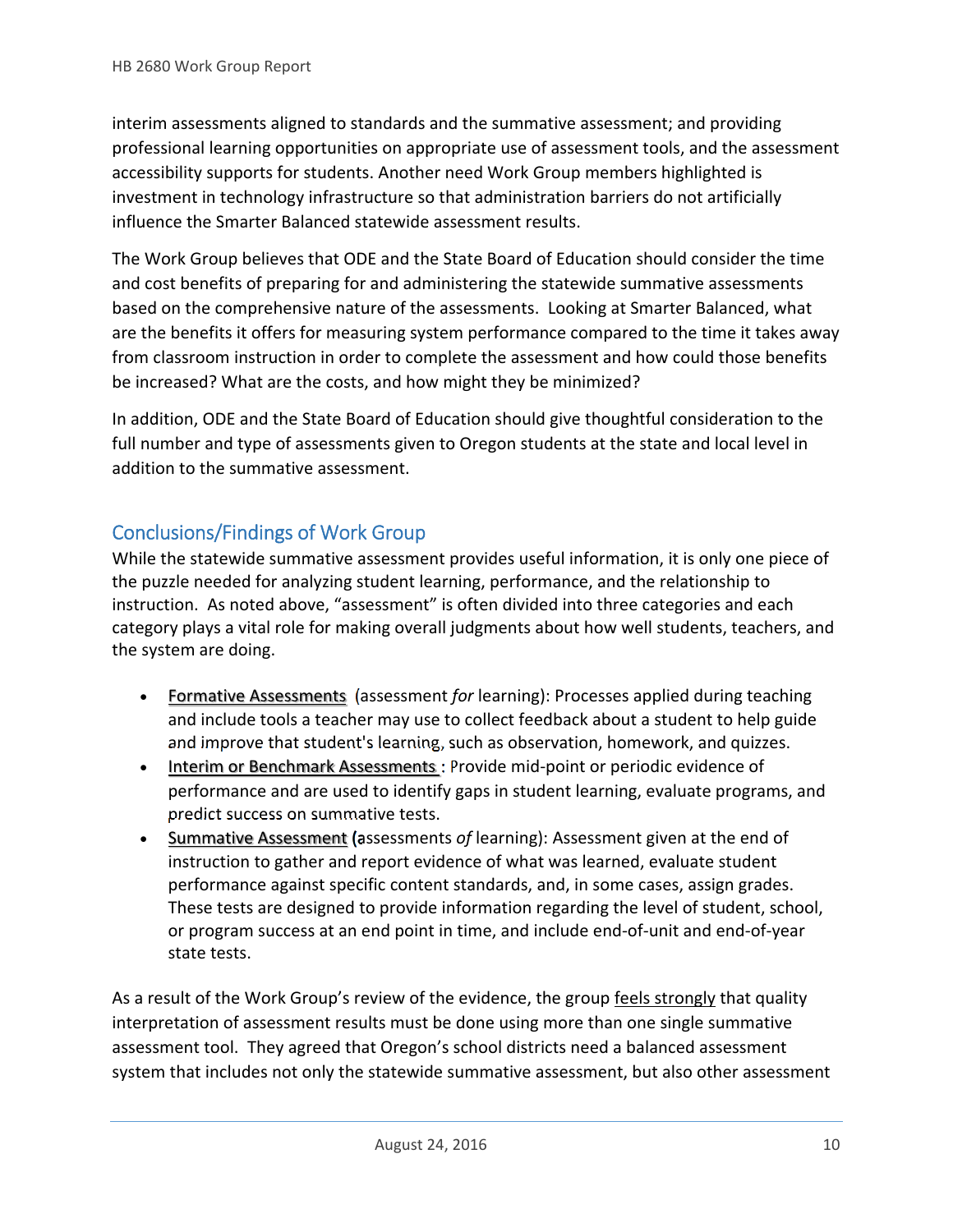tools, such as formative and interim assessments, at the local level. Currently there is no consensus about the needed balance, but widespread practice is to try to develop all three, especially strong formative assessment. Clarity of purpose of each type of assessment should be emphasized and understood if Oregon is truly committed to a balanced system of assessment that supports the learning of each and every student.

 The Work Group remarked that the full Smarter Balanced package is more than just the summative assessment: right now the Work Group, on behalf of the State, is only taking a statewide look at the summative assessment. However, as other tools are implemented in Oregon and elsewhere, more information would be available that would help Oregon meet its achievement standards and goals.

 The Work Group believes it would be necessary to use a comprehensive suite of assessment tools to answer the breadth of questions posed by the Legislature regarding changes at the classroom and student level. Only with information derived from a balanced system of assessment can reliable judgments be made that will help to inform needed adjustments in instruction. It is important to note that the Work Group is not suggesting that the only solution is for Oregon to invest in additional components of the Smarter Balance tools. The Work Group does feel there are other ideas and processes that might help achieve desired achievement goals, and warrant further exploration.

# Recommendations to the Interim Legislative Committees on Education and State Board of Education

In light of the information above, the Work Group makes the following recommendations:

- 1. This report should be seen as an opportunity to communicate a complete message about the Smarter Balanced assessment and what it can and cannot do. This information should be shared with policymakers, educators, staff, students, parents and families, and legislators as part of a concerted effort to enhance assessment literacy in our State.
- *2.* Policy makers, the State Board of Education, and a broader group of education, community, and parent stakeholders (especially stakeholders representing communities of color and communities impacted by poverty) should be informed about what the Smarter Balanced assessment was designed to assess and its role in our state and local systems. The test was designed to measure student proficiency in English Language Arts and math, and, while it does provide some information about proficiency at the individual student level, it was primarily designed to do so with a high degree of certainty only in the aggregate (for groups of students). The Smarter Balanced summative test was not designed to evaluate teacher effectiveness. As such, the HB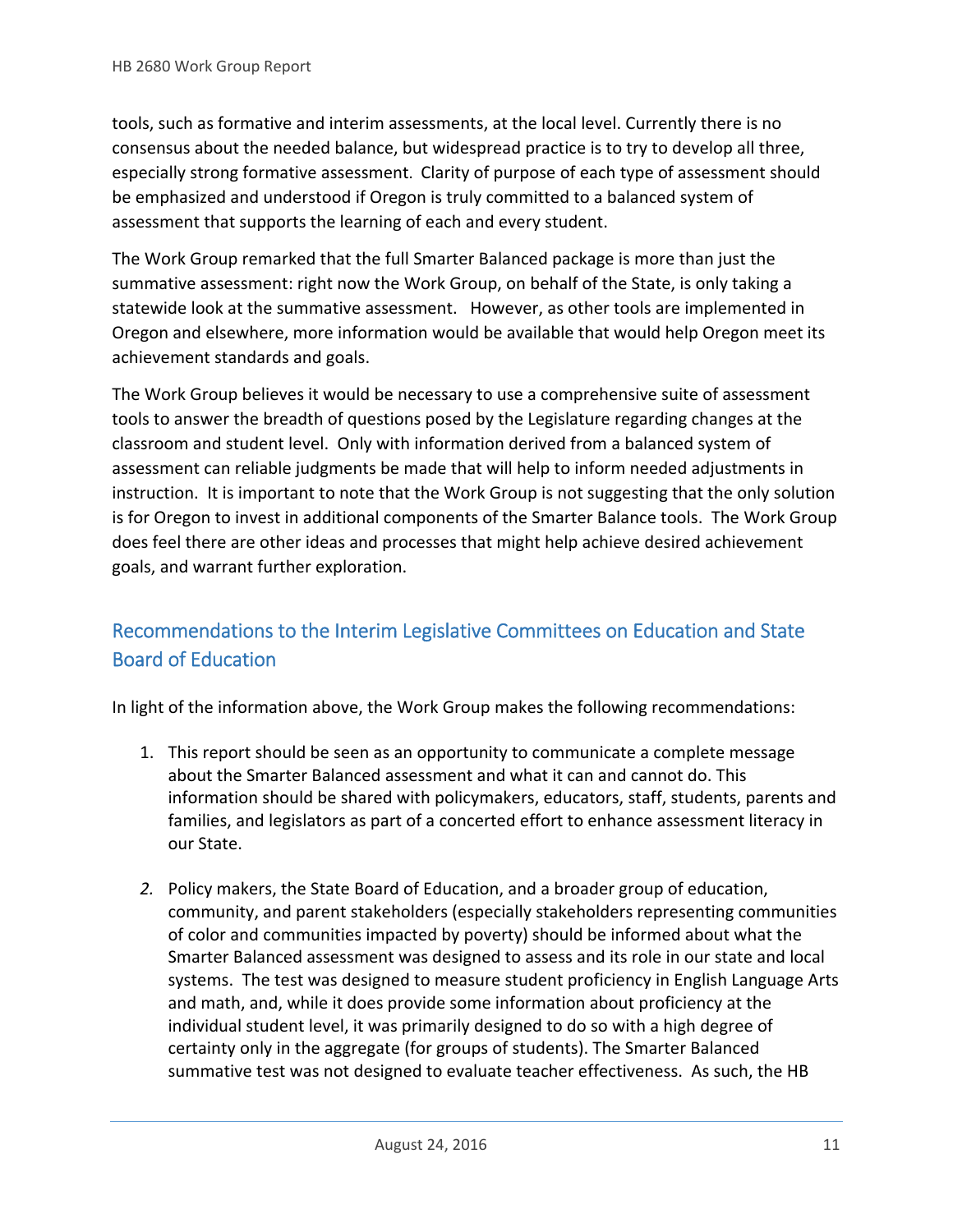2680 Work Group recommends that the Interim Legislative Committees on Education and State Board of Education a) continue researching what best measures teacher performance, and b) review the recommendations being released by Oregon's Every Student Succeeds Act Educator Effectiveness Workgroup.

- 3. The state should devote resources to statewide, cross‐community, high‐quality professional learning focused on data and assessment literacy.
- 4. The Legislature should appropriate funds to facilitate an objective evaluation (with districts large and small) of formative and interim assessments and their alignment with the learning standards and deeper teaching practices. Actionable findings from this evaluation should then be shared statewide with districts and educators, and families and community members. This process can be modeled from ODE's current curriculum evaluation process.
- 5. The Legislature should fund a group to identify and report on the efficiencies in assessment systems in order to explore a balanced and more streamlined approach. The group should also explore and report on what other states are doing with regards to auditing different State required tests (summative, interim, and formative), test length, and testing calendar windows.
- 6. The Legislature should fund ODE to provide resources which support equitable technology access and skills for students statewide, so students can successfully access the state assessment. This should include information about accessibility support tools available to accommodate students and the variety of their needs.
- 7. ODE should find ways to encourage continued project and local level review, and exploration, of new ways to assess students which is contextualized and aligns well with instruction and the standards.

This report was drafted by the impartial facilitation team from DS Consulting on behalf of the HB 2680 Work Group. All Work Group members had an opportunity to review and refine the report until all members felt it is an accurate representation of their findings and recommendations. Consensus on the report (meaning that all members agreed that they could actively support or at least live with the recommendations in the report) was reached on August 2nd, 2016. The report was formally approved by the Work Group members on August 24<sup>th</sup> at  **their final meeting, which was a public GoTo meeting/conference call.**

Respectfully submitted to the Oregon Department of Education by lead facilitator, Donna Silverberg this 24th of  *August, 2016***.**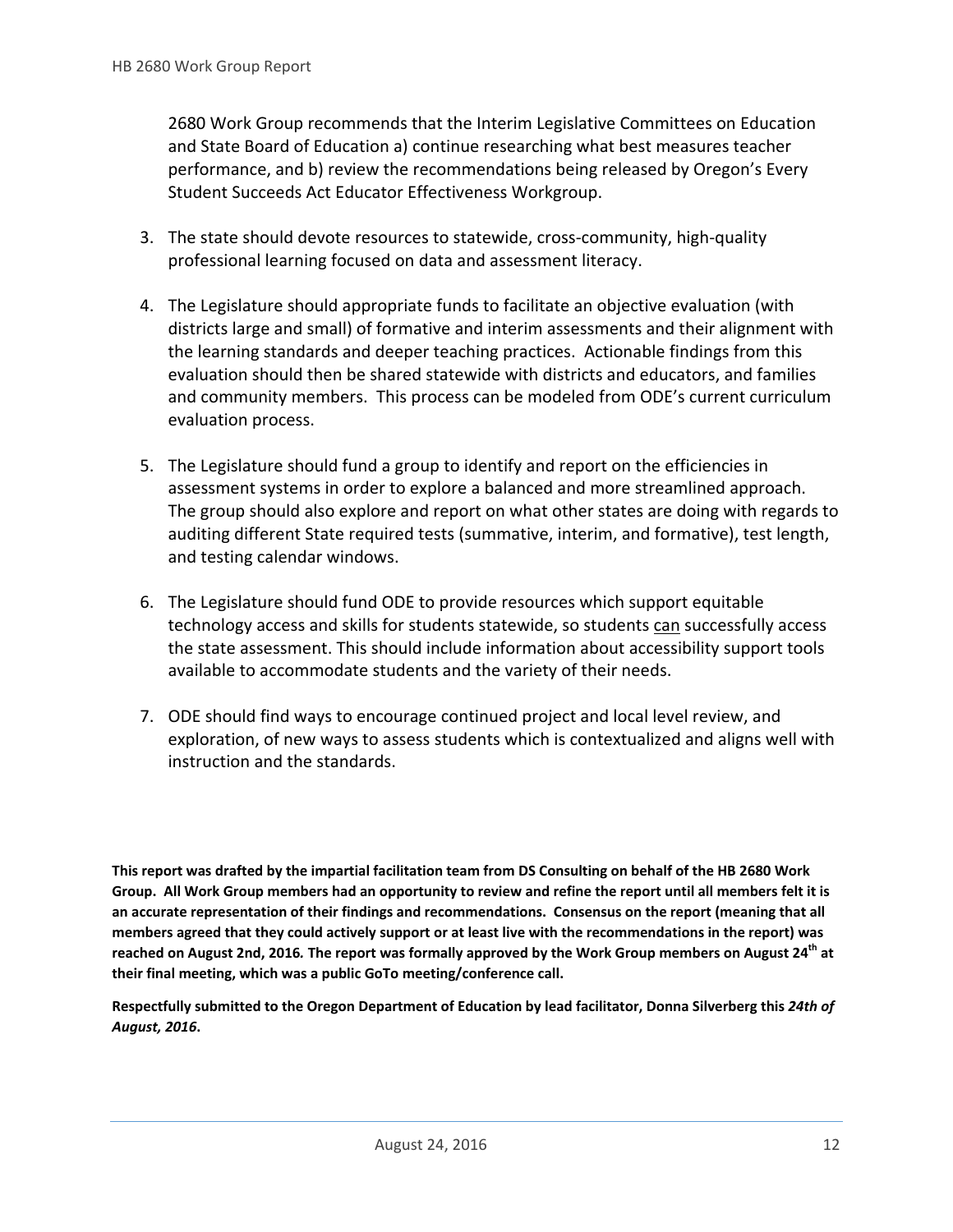# Evidence Reviewed by Work Group

# **January 15th Meeting**

# **Pre‐reading Materials**

- Exhibit 1a…. Enrolled House Bill 2680
- Exhibit 1b…. The Right Trajectory State Teachers of the Year Compare Former and New State Assessments (NNSTOY 2015)
- Exhibit 1c…. End of Grant Report June 2015

# **Handouts: Materials**

- Exhibit 2a…. Accurate Measurement Matrix
- Exhibit 2b…. Match to CCSS Matrix
- Exhibit 2c.... Match to Student Matrix
- Exhibit 2d…. HB 2680 Work Group: Key Terms
- Exhibit 2e…. HB 2680 Case Study Proposal

# **Handouts: Math Participant Handouts**

- Exhibit 3a…. Coherence Activity Map
- Exhibit 3b…. Grade 3 Mathematics Item Specification C1 TA
- Exhibit 3c…. Oregon Common Core State Standards for Mathematics Grade 4
- Exhibit 3d…. Progress to Algebra in Grades K‐8 (Publishers Criteria)
- Exhibit 3e…. Mathematics Summative Assessment Blueprint (as of 02/09/2015)
- Exhibit 3f…. Mathematics Claim #1 Concepts and Procedures

# **Handouts: ELA Participant Handouts**

- Exhibit 4a…. Oregon Common Core State Standards for English Language Arts Grade 8
- Exhibit 4b…. ELA/Literacy Summative Assessment Blueprint (as of 2/9/2015)
- Exhibit 4c…. Smarter Balanced Assessment Consortium: English/Language Arts Practice Test Scoring Guide – Grade 8 Performance Task
- Exhibit 4d…. English Language Arts Specification: Grade 4 Claim 1 Target 11

# **Presentations**

- Exhibit 5a…. HB 2680 Work Group History & Context
- Exhibit 5b…. Introduction to the Technical Evidence
- Exhibit 5c…. Exploring the Evidence of Mathematics
- Exhibit 5d…. Exploring the Evidence for ELA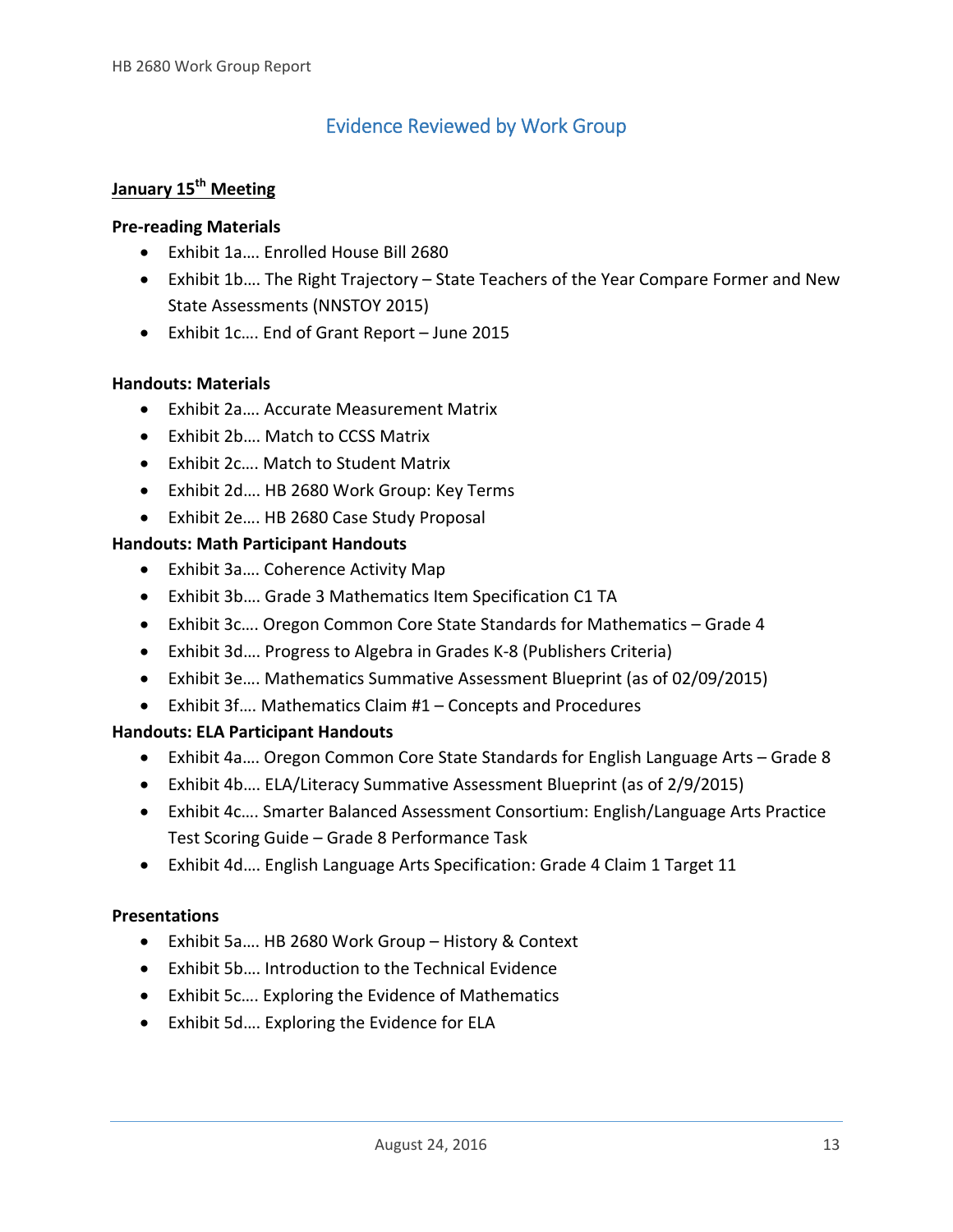# **March 18th Meeting**

# **Pre‐reading Materials: Exploratory Case Study**

- Exhibit 6a…. Teachers matter. Yes. Schools matter. Yes. Districts matter really? (Chenoweth 2015)
- Exhibit 6b.... The Long Beach Miracle, how the working-class California city saved its schools (The Atlantic, February 2016)
- Exhibit 6c.... Odds-Beating Schools in the Common Core Era (Wilcox 2015)

# **Pre‐reading Materials: Match to Standards**

- Exhibit 6d…. Evaluating the Content and Quality of Next Generation Assessments (Fordham 2016)
- Exhibit 6e…. Evaluating the Content and Quality of Next Generation High School Assessments (HumRRO 2016)
- Exhibit 6f…. Rater Requirements: Measurement Incorporated
- Exhibit 6g…. Smarter Balanced Hand‐Scoring Rules
- Exhibit 6h…. ELA Summative Assessment Design: Prioritization

### **Pre‐reading Materials: Match to Students**

- Exhibit 6i…. Better Tests, Fewer Barriers (Center for American Progress 2016)
- Exhibit 6j…. Smarter Balanced Elementary NAEP Study
- Exhibit 6k…. Technology Skills Embedded in the Common Core Standards
- Exhibit 6l…. ADA Requirements: Testing Accommodations

### **Handouts**

- Exhibit 7a… Mathematics Quality Criteria: Bias and Sensitivity
- Exhibit 7b…. Quality Criteria Checklist: Bias and Sensitivity ELA
- Exhibit 7c…. Data Review Summary Reference Sheet
- Exhibit 7d…. UAA Framework and Categories
- Exhibit 7e…. Continuous Improvement Plan: Examining the Data: Making Course Corrections (Bloomquist, 2016)
- Exhibit 7f…. Descriptive Examples of Six "Beating the Odds" Schools in Oregon An Exploratory Study (Gutierrez 2014, ODE 2013)
- Exhibit 7g…. Framework
- Exhibit 7h…. Teacher Survey